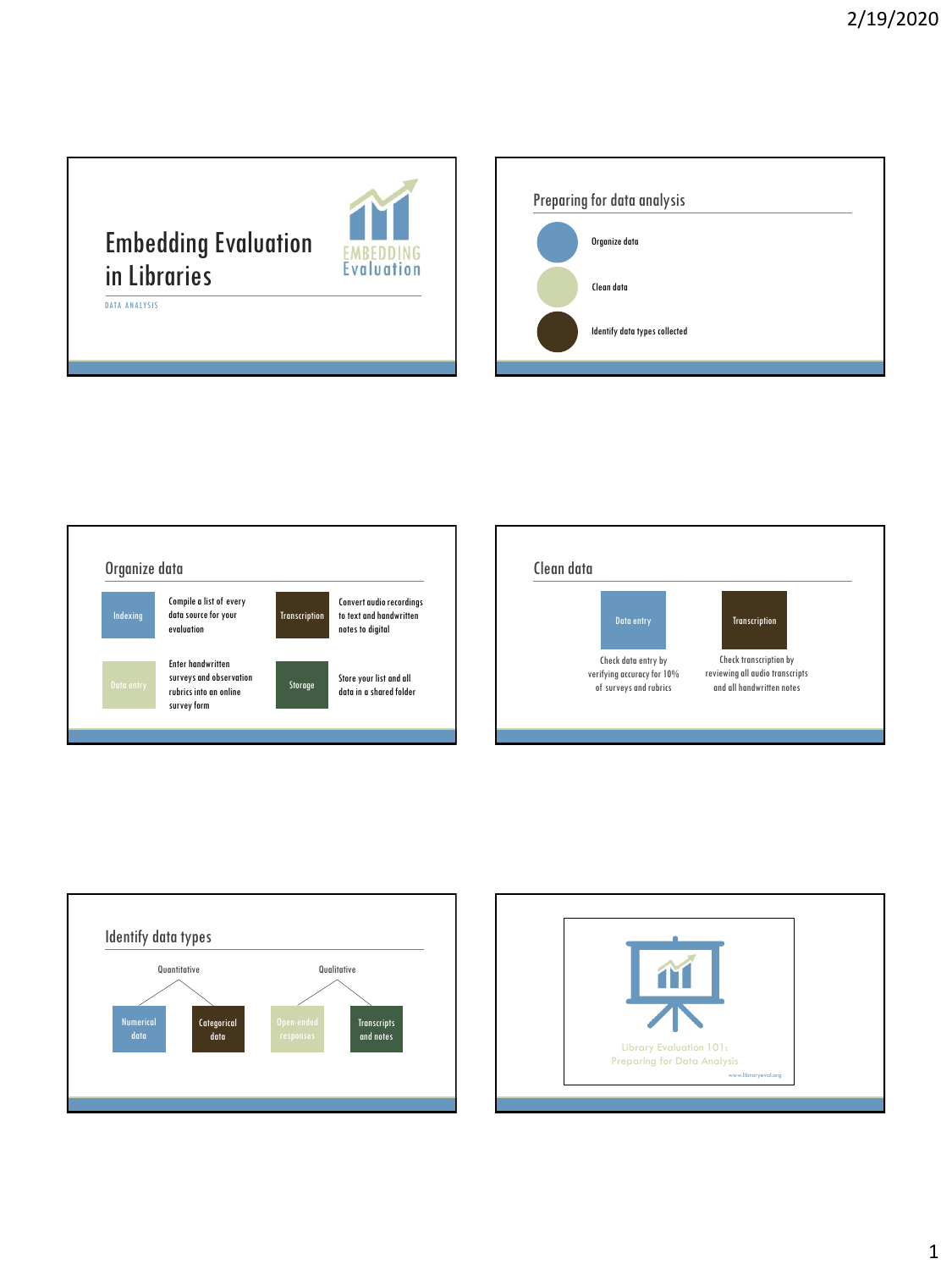

| Categorical data                    |  |                                               |  |  |                                   |  |
|-------------------------------------|--|-----------------------------------------------|--|--|-----------------------------------|--|
|                                     |  | 18-24 25-34 35-44 45-54 55-64 65-74 75-84 85+ |  |  |                                   |  |
| <b>Strongly Agree Agree Neutral</b> |  |                                               |  |  | <b>Disagree</b> Strongly Disagree |  |
|                                     |  |                                               |  |  |                                   |  |







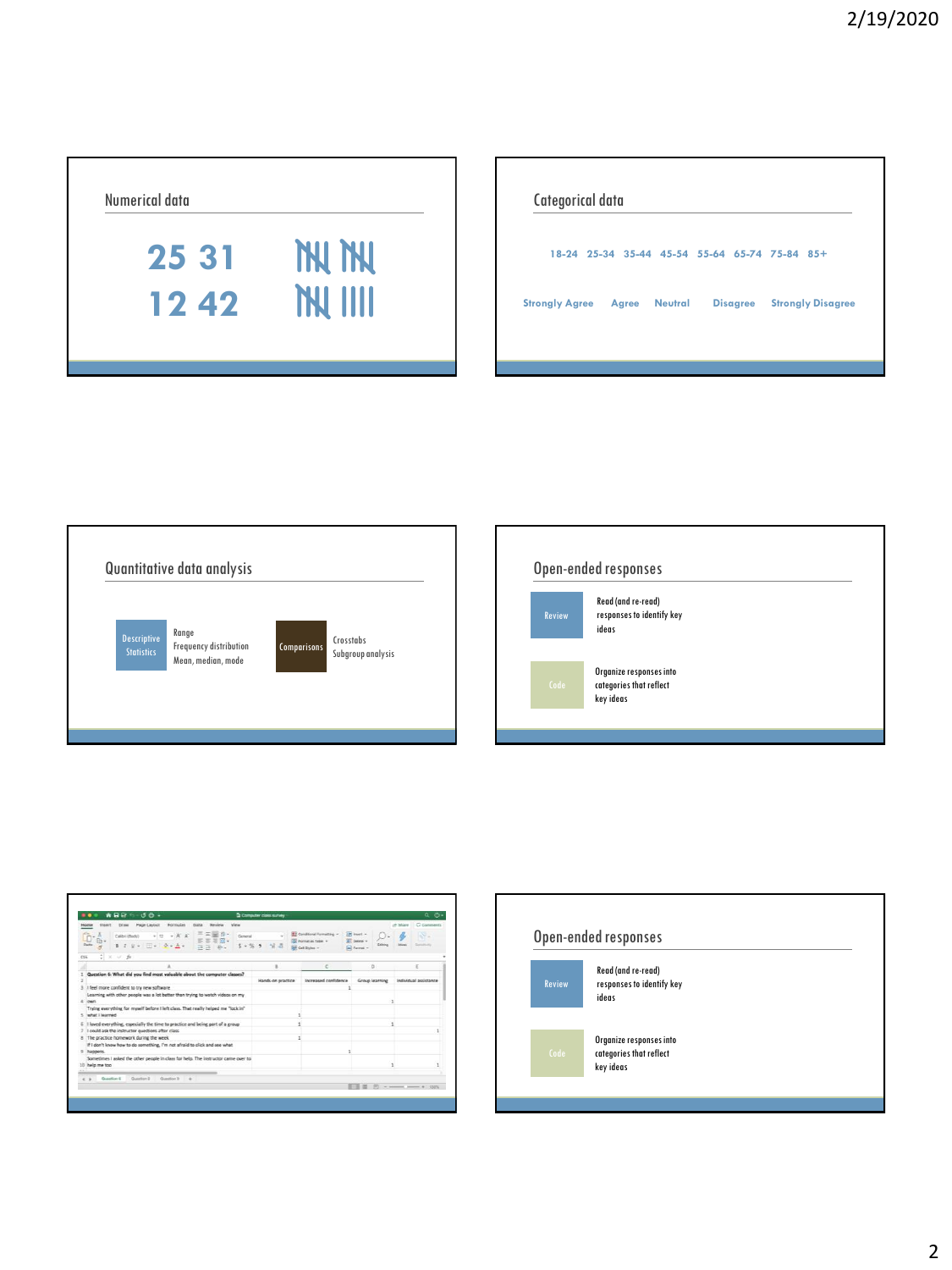

Transcripts and notes Read (and re-read) data to identify themes Label segments of text with thematic codes



| Right, so this was my first time taking a class at the library I |                                         |
|------------------------------------------------------------------|-----------------------------------------|
| didn't know what to expect, reallyI mean, I'm here a lot to      |                                         |
| check out books and for story time and all that. Mostly for      | <b>Using other library</b><br>services  |
| kids' stuff, you know? But the class wasfor me. I even left      |                                         |
| my kids at home! And it was coolbecauseactuallyI knew a          |                                         |
| couple of other people in the class. Well, I don't really        |                                         |
| KNOW thembutyou know, I see them in the children's               | <b>Knowing other</b><br><b>students</b> |
| area and we say hello. And so it was nice to be in class         |                                         |
| together toobecause we'd talk andhelp one another. I             |                                         |
| mean, the instructor helped too, of course. Especially when I    |                                         |
| had to miss a sessionwith the class starting at 5:30, I just     |                                         |
| couldn't always get the kids fed and set for the evening and     | Class scheduling                        |
| all thatand still make itto the library. But, it was a great     |                                         |
| class and I learnedI learned so much. Yep. A lot.                |                                         |